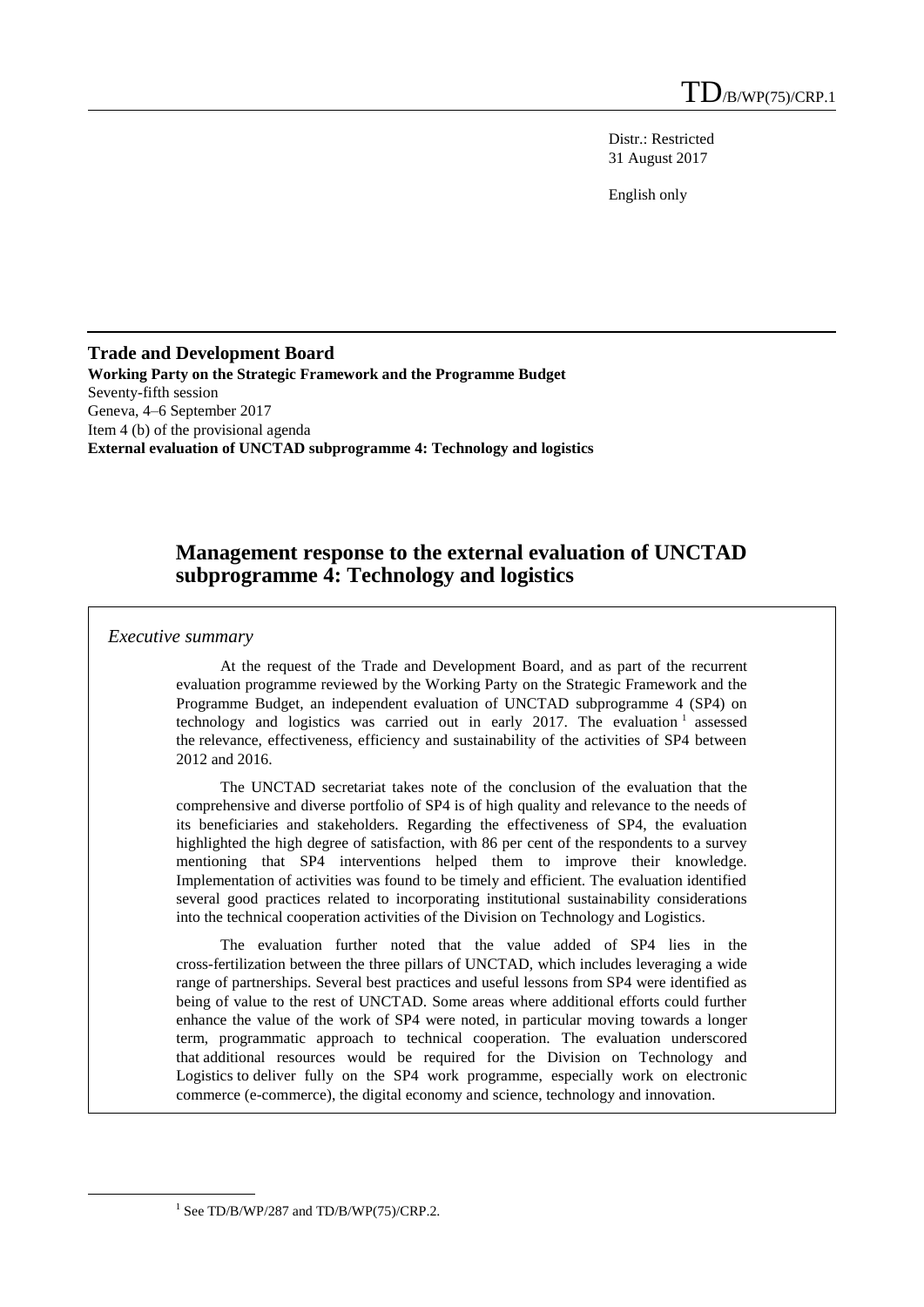The secretariat commends the effort and dedication of the evaluation team for their independent, objective and professional evaluation, given the particularly complex and comprehensive nature of the activities undertaken by the Division on Technology and Logistics under SP4.

The present note contains three chapters. After a brief overview of the background of the evaluation and its methodology (chapter I), the note presents the main findings contained in the evaluation report and observations by the secretariat (chapter II). The note concludes with a detailed response by the secretariat to the recommendations of the SP4 evaluation (chapter III).

# **I. Evaluation context**

1. The objective of SP4, on technology and logistics, is to strengthen the capacity of developing countries to participate fully in the global economy through the adoption of effective national policies in the areas of science, technology and innovation and information and communications technologies (ICTs), as well as improved efficiency and sustainability of trade logistics, as they relate to trade.

2. The Trade and Development Board of UNCTAD, at its sixty-second session, requested an independent and in-depth evaluation of SP4, implemented by the Division on Technology and Logistics.<sup>2</sup> The evaluation assessed the relevance, effectiveness, efficiency and sustainability of SP4 between 2012 and 2016. The scope of the evaluation comprised an assessment of interconnections between the three pillars of UNCTAD with a view to potential economies of scale and scope. The evaluation placed some emphasis on the technical cooperation pillar by focusing on programmes outlined in the *UNCTAD Toolbox* that fall within the Division's work programme: the Automated System for Customs Data (ASYCUDA), Science Technology and Innovation Policy Reviews, the Trade Facilitation Programme, the Course on Key Issues on the International Economic Agenda (paragraph 166), the port management programme under the Train for Trade Programme and the E-commerce and Law Reform Programme. Furthermore, gender mainstreaming, equity, partnerships, innovation and results-based management were assessed as cross-cutting issues.

3. The UNCTAD research and analysis pillar was not assessed in depth, as noted by the evaluators, in order to avoid overlapping with the Office of Internal Oversight Services evaluation of 2015,<sup>3</sup> which focused on this pillar. The secretariat emphasizes that SP4 has a strong focus on research and analysis, with the Division on Technology and Logistics developing key research products, among them, three of the seven UNCTAD flagship reports, namely the *Information Economy Report*, *Review of Maritime Transport* and *Technology and Innovation Report*.

4. The evaluation noted that the 2030 Agenda for Sustainable Development gives a greater role to technologies, recognizing that technologies act as a catalyst in most Sustainable Development Goals. The mandate provided by the Nairobi Maafikiano<sup>4</sup> further enhances the leading role UNCTAD plays within the United Nations system in the use of technologies, including information and communications technologies, for sustainable development. The evaluation is cognizant of the increased responsibility in this area of UNCTAD work and the comparative advantage vis-à-vis other bodies.

<sup>&</sup>lt;sup>2</sup> The Trade and Development Board, at its sixty-second, took note of the report of the Working Party on the Strategic Framework and Programme Budget (see, respectively, TD/B/62/11 and Corr.1, chapter I, section D, paragraph 13, and TD/B/WP/275, chapter I, section A).

<sup>3</sup> See TD/B/WP/287, paragraph 9.

<sup>&</sup>lt;sup>4</sup> The outcome document of the fourteenth session of the United Nations Conference on Trade and Development, as contained in TD/519/Add.2.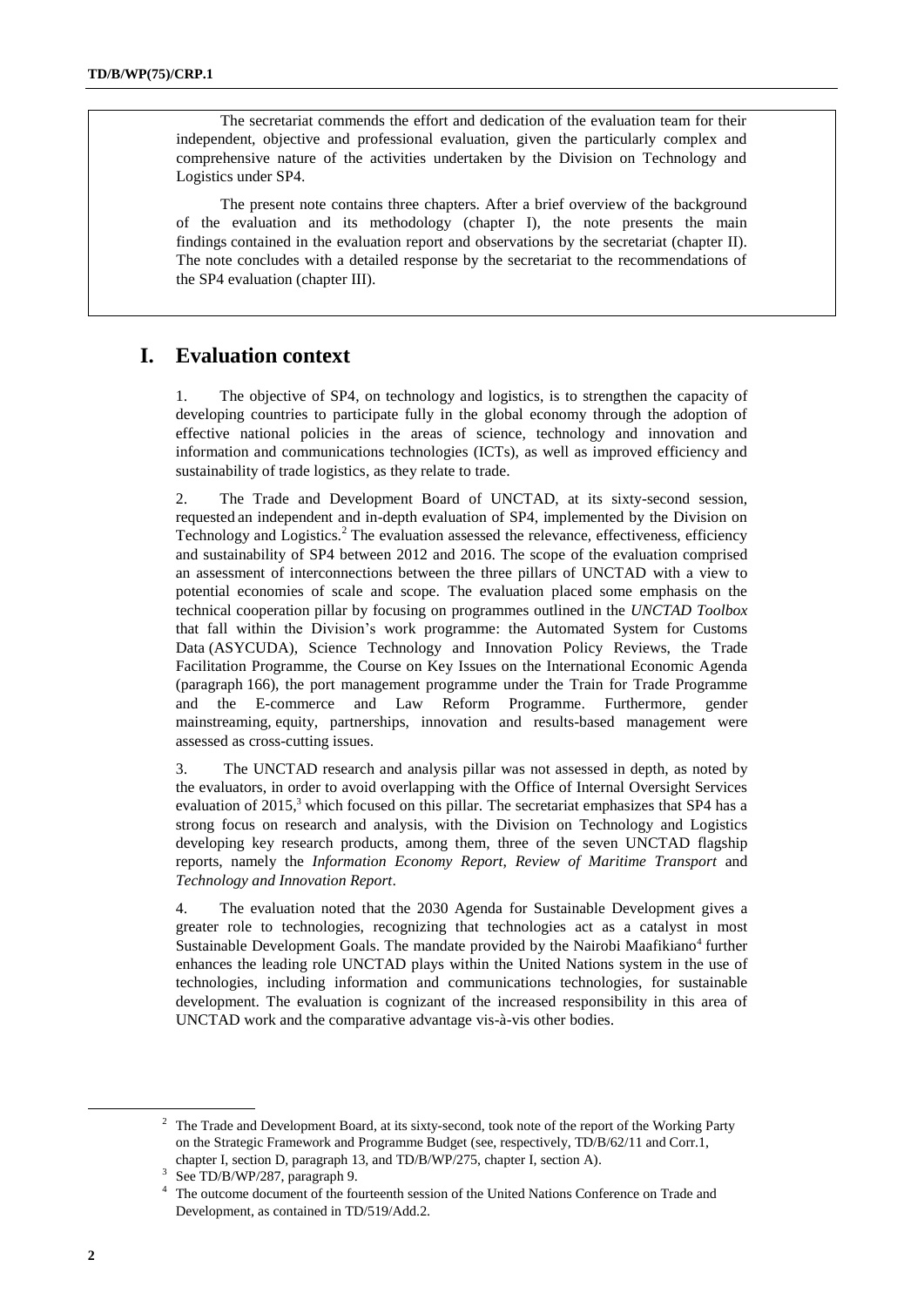### **II. Summary of key findings and secretariat response**

5. This chapter summarizes the key findings and conclusions under the main components of the evaluation, namely the relevance, effectiveness, efficiency and sustainability of SP4. It also contains comments by the secretariat on some aspects highlighted for further actions.

#### **Relevance**

6. The evaluation noted that newly agreed upon international agreements and outcomes, and the Nairobi Maafikiano, reaffirm the importance of the SP4 work programme. Regarding organization, the evaluation noted the efforts by the Division on Technology and Logistics to respond coherently to its evolving work programme. This included adapting the UNCTAD section of the United Nations strategic framework for the period 2016–2017 to the Nairobi Maafikiano, mapping of the activities of the Division against the Sustainable Development Goals and integrating the Sustainable Development Goals focused on in the *UNCTAD Toolbox*. Interviews of the beneficiaries of SP4 conducted by the evaluators revealed a strong degree of endorsement of the relevance of SP4 activities.

7. The evaluation emphasized the increased focus of the Nairobi Maafikiano on technology, the digital economy and e-commerce compared with the Doha Mandate and underscored that Addis Ababa Action Agenda explicitly reaffirmed UNCTAD as the United Nations focal point for trade and development and for the interrelated issues of finance, technology, investment and sustainable development. Various surveys of member States and beneficiaries undertaken for the evaluation clearly highlighted that science, technology and innovation, especially the digital economy and e-commerce, present an opportunity for UNCTAD to position itself as a global centre of excellence on the development dimension of digitalization.

8. With regard to the trade logistics programme, most of the stakeholders interviewed have agreed that SP4 is well positioned for delivering on the work programme of the Division on Technology and Logistics due to its holistic approach in covering trade logistics. In this regard, the Nairobi Maafikiano requested that UNCTAD continue and reinforce its work in the field of trade facilitation with specific references to the Agreement on Trade Facilitation of the World Trade Organization, the ASYCUDA programme and sustainable transport.

9. The evaluation noted that while the full work programme of the Division on Technology and Logistics remains relevant in light of the Sustainable Development Goals, and the Nairobi Maafikiano, and notable efforts have been made to ensure alignment and contribution to the Sustainable Development Goals, there are as yet possibilities to further integrate Sustainable Development Goals into the Division's work plan. In this context, the evaluation noted that the current framework for the Science Technology and Innovation Policy Reviews may need to be revised for improved alignment with the Sustainable Development Goals. Among the lessons learned, the evaluators listed the need for the Science Technology and Innovation Policy Reviews to be complemented by support to policy formulation, implementation and monitoring. Ideally, a follow-up review would also assess policy implementation after three to four years and provide recommendations for adjustments. The secretariat is pleased to note that efforts are already under way to review the current Science Technology and Innovation Policy Review framework to incorporate inclusive and sustainable development dimensions. The secretariat will also seek to adopt a longer term approach, with follow-up activity, as permitted by resource availability.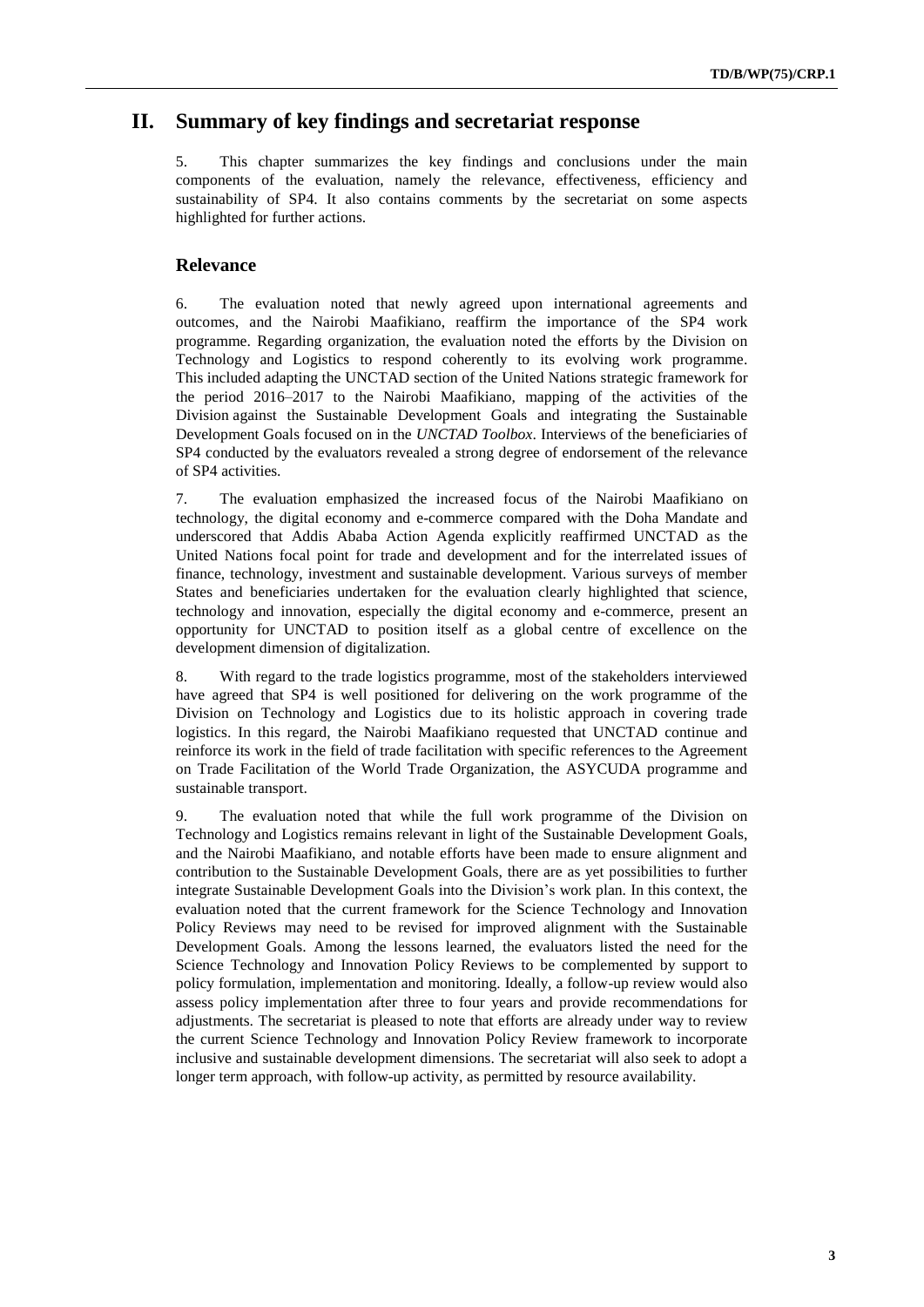#### **Effectiveness**

10. The secretariat takes note of the high degree of satisfaction direct beneficiaries of technical cooperation through SP4. Eighty-six per cent of respondents to the evaluation's technical cooperation survey mentioned that SP4 interventions helped them to improve their knowledge.

11. In the view of the evaluators, a number of implementation modalities of SP4 technical cooperation activities constitute best practices worth replicating within the United Nations. Among the modalities the practice of holding broad consultation processes used by the Science Technology and Innovation Policy Reviews; institutional capacity-building under ASYCUDA that leads to sustainable results; systematic ex post monitoring of participants' use of knowledge six months after the delivery of the paragraph 166 course; and the concept of delivering training through mobilizing resources of three European partner ports in the Train for Trade port management programme. It was further noted that E-commerce and Law Reform Programme builds on sound cooperation with the Train for Trade programme and has been a highly effective cross-divisional programme that improves the knowledge of participants.

12. The evaluation stressed the good cross-fertilization among the three pillars of work, with research and analysis informing consensus-building and underpinning technical cooperation activities, and vice versa. One success story identified is the UNCTAD research and consistent awareness-raising over the years, coupled with multi-stakeholder dialogue, that were instrumental in elevating the visibility of the development dimension of e-commerce within UNCTAD mandate. Survey results and interviews illustrated a high degree of satisfaction with e-commerce awareness-raising and capacity-building activities, including through e-trade readiness assessments and the eTrade for All platform recently launched to match donors and recipient countries. Another example highlighted in the evaluation report is the high quality, substantive inputs of the Division on Technology and Logistics to the United Nations Commission on Science Technology for Development, which in turn contributed to Commission resolutions.

13. Some areas that may benefit from further improvement were identified. While the evaluation recognized the high quality of SP4 support to the UNCTAD intergovernmental machinery, it was noted that the meetings of the Trade and Development Board could be better utilized for disseminating SP4 results. The secretariat agrees with this proposal and is pleased to note that discussions were initiated in order to enhance the Division's involvement in sessions of the Trade and Development Board, including the annual session.

14. The evaluation report further suggested that strengthening of the alumni network of the paragraph 166 course would help in terms of deeper and lasting engagement with senior policymakers. The secretariat is exploring ways to implement this suggestion, in particular drawing from the successful alumni network under the Train for Trade port management programme.

15. The evaluation also noted that, while the final dissertations prepared under the Train for Trade port management programme by course participants are published under the UNCTAD port management series, there is no systematic use of valuable information generated within the port network for research purposes. The secretariat agrees that dissertations of port managers provide pragmatic solutions that may increase the efficiency of port services and therefore contribute to the body of knowledge on trade facilitation. The secretariat is taking measures to increase synergies between research and technical cooperation in this area, with the Train for Trade port management programme team preparing inputs, based on dissertations and other material, for the 2017 edition of the *Review of Maritime Transport*.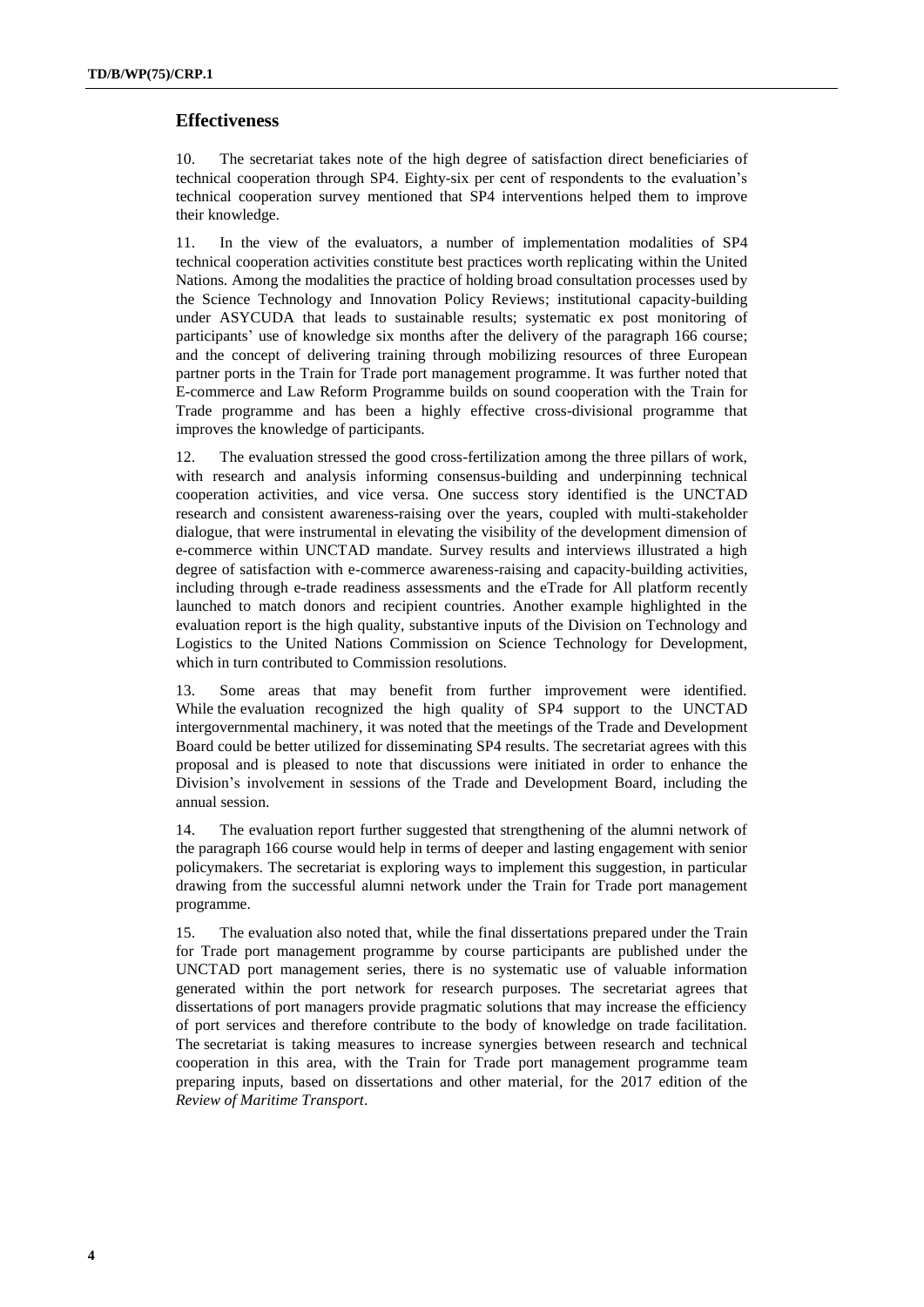### **Efficiency**

16. The evaluation found that implementation of activities was generally timely and efficient, with 70 per cent of direct beneficiaries of technical cooperation programmes confirming that SP4 assistance was delivered in a timely and efficient manner. The evaluation emphasized, however, that "several factors as noted by [Division] staff have affected the overall efficiency of SP4, including a lack of human and financial resources, the unpredictability of funding and administrative burdens, among others." 5

17. The evaluation also stressed that "the expanded mandate of UNCTAD on e-commerce and the digital economy, as well as sufficiently facilitating [Commission on Science Technology for Development] sessions requires additional resources if the organization is to maintain and extend thematic leadership on [science, technology and innovation] and ICT for development within the United Nations system."<sup>6</sup>

18. Recognizing that some technical cooperation activities, such as ASYCUDA and Train for Trade, are embedded in clearly defined, longer term cooperation frameworks, the evaluation report recommended that other programmes would also benefit from a long-term programmatic approach to technical cooperation. Both beneficiary countries and donors interviewed expressed a strong preference for multi-year, larger programmes, especially given that SP4 interventions were designed to deliver long-term results. The evaluation emphasized the need to deepen results-based management approaches in technical cooperation. It acknowledged the positive efforts of UNCTAD in that direction, but noted that more should be done in enforcing and applying the minimum UNCTAD results-based management standards with respect to new projects.

19. The evaluation noted that partnerships and collaboration with a wide range of development partners has greatly enriched the impact of SP4 interventions, and should be further developed. The secretariat would like to note that the list included in the evaluation is not exhaustive and other important partnerships are being implemented within and outside UNCTAD. These include the work on non-tariff barriers with the Division on International Trade in Goods and Services, and Commodities, the inter-agency Partnership on Measuring ICT for Development, and the long-standing cooperation with United Nations regional commissions, such as with the Economic and Social Commission for Asia and the Pacific on trade facilitation and ICT for development.

20. The evaluators also considered that given the lack of a permanent UNCTAD field presence, the following three models for delivering technical cooperation seemed to have worked well: (a) providing inputs to interventions of other development actors; (b) intervening through formalized cooperation with organizations that have a strong field presence; and (c) directly implementing stand-alone projects, where sufficient funding for field-based support staff and monitoring and evaluation is available. The evaluators also saw emerging evidence suggesting that regional approaches are an effective way to address cross-border challenges, where a regional institutional framework exists. The secretariat notes the evaluation team's acknowledgement that these models are already in practice, and ensures further scalability and replicability.

#### **Sustainability of results**

21. The evaluation identified several good practices related to incorporating institutional sustainability considerations into technical cooperation activities of the Division on Technology and Logistics. These include Train for Trade alumni networks, the focus on organizational strengthening of national trade facilitation committees, as well as the ASYCUDA approach to building institutional capacity, for example, by supporting the set-up of training centres. However, the evaluation also identified a key challenge regarding the sustainability of ASYCUDA, in that it relies on strictly earmarked extrabudgetary resources, which cannot be utilized for necessary investments in software development

<sup>5</sup> See TD/B/WP/287, paragraph 43.

<sup>6</sup> Ibid., paragraph 44.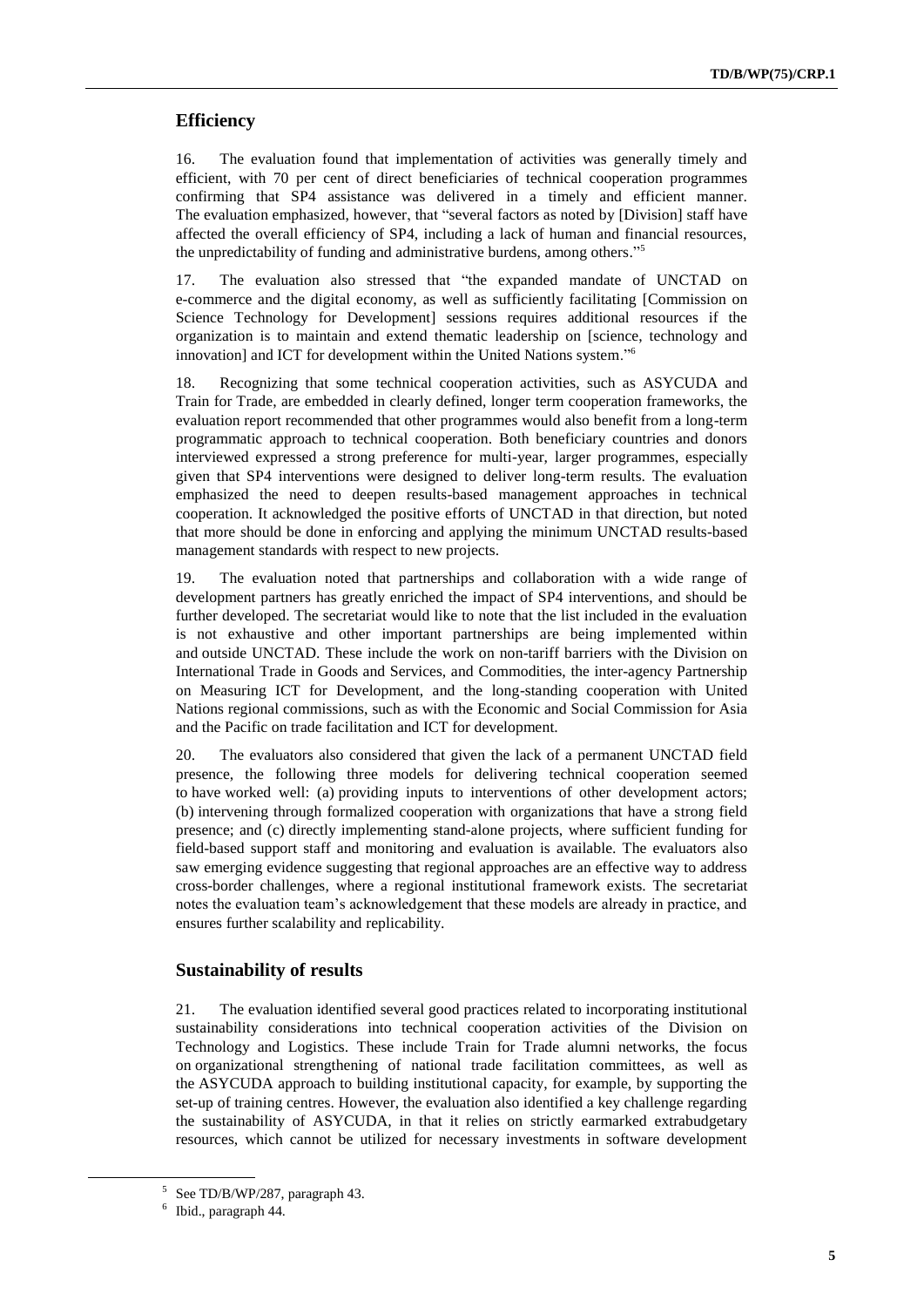and upgrades, essential for meeting the evolving technological needs of countries in the longer term. In this respect, it should be noted that ASYCUDA is preparing a plan of action for its software upgrades and development, and the secretariat will seek ways to provide resources towards this end.

### **Cross-cutting issues: gender mainstreaming**

22. The evaluation identified that SP4 integrated gender aspects into several activities. Science, technology and innovation and ICTs for development offer good practices including through advocating for the need to use science and technology to support women's development, and encouraging the role of women in innovation.

23. The evaluation also noted that despite significant efforts undertaken, there is still room to strengthen systematic gender mainstreaming into SP4 work, particularly in technical cooperation and research. The evaluation concludes that this requires deepening expertise, continued and targeted capacity-building and coaching, as well as clear guidance on applying gender mainstreaming in planning, management and monitoring of technical cooperation projects and research products. The secretariat stresses the commitment of management to further improve the efforts of the Division on Technology and Logistics to mainstream gender into all its activities, including research and capacity-building.

#### **Cross-cutting issues: equity and inclusive development**

24. The evaluation confirmed the presence of an important equity and inclusive development dimension in all subprogramme activities. The majority of beneficiaries of the Division's programmes (67 per cent) surveyed by the evaluation confirmed that interventions entail an equity lens, by enhancing the economic development and competitiveness in developing countries.

## **III. Management response to the evaluation recommendation**

25. Responses to each of the six recommendations made in the evaluation report are provided in the following table.

| Evaluation recommendation                                                                                                                                                                                                                                                                                                                           | SP4 Management response                                                                                                                                                                                                                                                                                                                                                                                                                                                                                                                                                                                                                                                                                                                                                                                                                                                                                                                                  |
|-----------------------------------------------------------------------------------------------------------------------------------------------------------------------------------------------------------------------------------------------------------------------------------------------------------------------------------------------------|----------------------------------------------------------------------------------------------------------------------------------------------------------------------------------------------------------------------------------------------------------------------------------------------------------------------------------------------------------------------------------------------------------------------------------------------------------------------------------------------------------------------------------------------------------------------------------------------------------------------------------------------------------------------------------------------------------------------------------------------------------------------------------------------------------------------------------------------------------------------------------------------------------------------------------------------------------|
| To the Secretary-General of UNCTAD<br>and the Director of the Division on<br><b>Technology and Logistics</b><br>1.<br>Given the expanded mandate<br>provided by the Nairobi Maafikiano,<br>consider ways of prioritizing existing<br>resources and restructuring, if necessary,<br>to support UNCTAD work on<br>e-commerce, the digital economy and | <b>Recommendation accepted</b>                                                                                                                                                                                                                                                                                                                                                                                                                                                                                                                                                                                                                                                                                                                                                                                                                                                                                                                           |
|                                                                                                                                                                                                                                                                                                                                                     | The management strongly concurs with the evaluation's finding that, to<br>deliver on the work programme and increased demand from                                                                                                                                                                                                                                                                                                                                                                                                                                                                                                                                                                                                                                                                                                                                                                                                                        |
|                                                                                                                                                                                                                                                                                                                                                     | beneficiaries on e-commerce, digital economy and science, technology<br>and innovation, the Division on Technology and Logistics will need<br>more human and financial resources than currently at its disposal.<br>The UNCTAD secretariat will explore prioritizing resources to fulfil<br>this recommendation.                                                                                                                                                                                                                                                                                                                                                                                                                                                                                                                                                                                                                                         |
| [science, technology and innovation] for<br>sustainable development.                                                                                                                                                                                                                                                                                | In addition, the Division is actively seeking additional resources and is<br>in the process of securing additional human resources through the<br>mobilization of several generous contributions from member States,<br>including through the Junior Professional Officers programme.<br>The Division is also engaged in active discussions with several donors<br>for additional extrabudgetary resources for technical assistance using<br>a programmatic, long-term approach, including for e-commerce<br>and the digital economy (e-trade readiness assessments and other<br>capacity-building activities for e-commerce for development) and<br>science, technology and innovation. The secretariat invites countries in a<br>position to do so to consider providing additional extrabudgetary<br>resources in support to UNCTAD work on e-commerce, the digital<br>economy and science, technology and innovation for sustainable<br>development. |